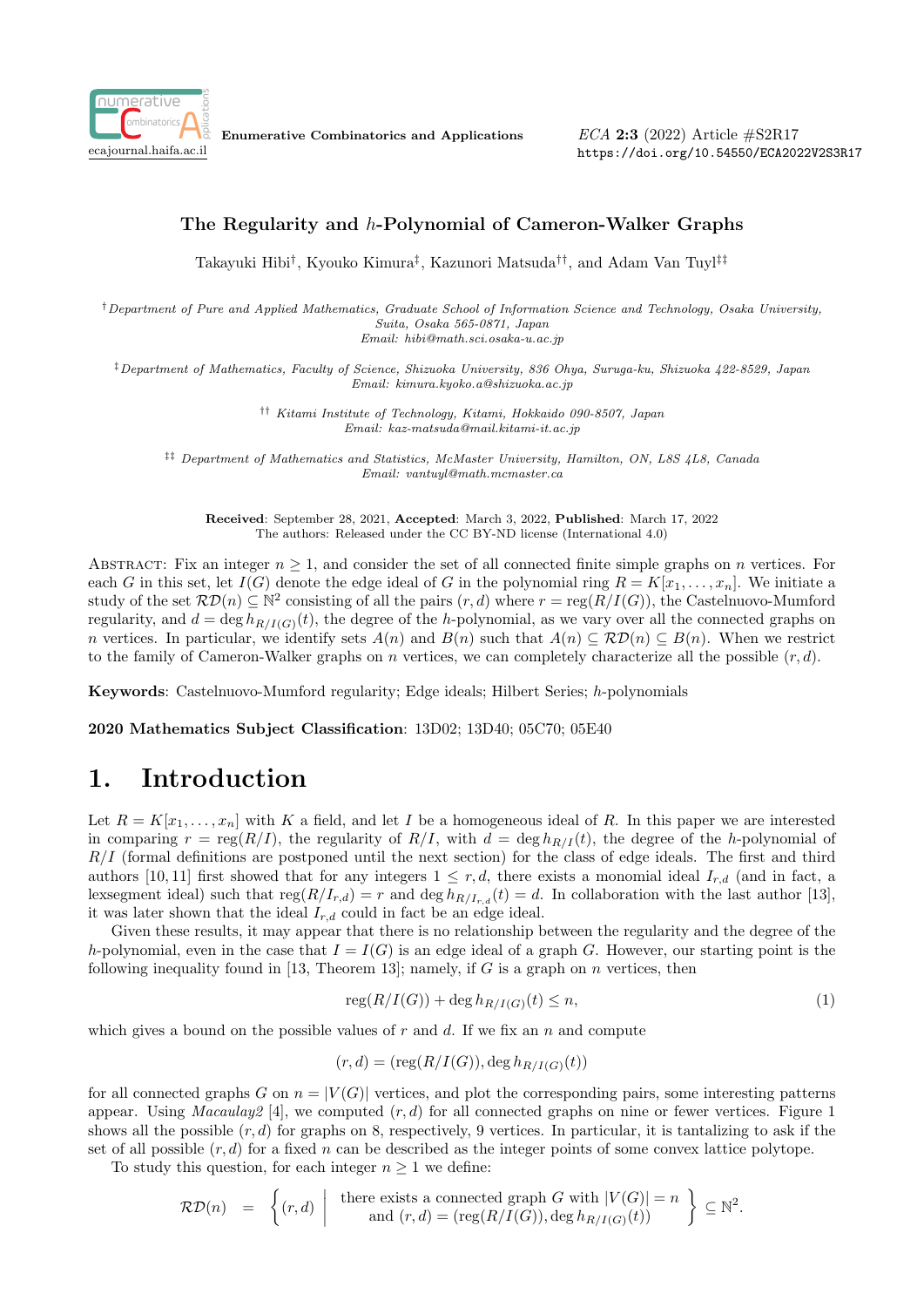

Figure 1: Possible  $(r, d) = (reg(R/I(G)), deg h_{R/I(G)}(t))$  for all connected graphs G on 8 and 9 vertices

One of our main results (see Theorem 3.2) describes finite subsets  $A(n), B(n) \subseteq \mathbb{N}^2$  such that  $A(n) \subseteq \mathcal{RD}(n) \subseteq \mathcal{RD}(n)$  $B(n)$ . Both  $A(n)$  and  $B(n)$  are the integer points of convex lattice polytopes.

Our results are stronger when we restrict to the connected graphs on n vertices that are also Cameron-Walker *graphs.* Cameron-Walker graphs are those graphs  $G$  which satisfy the property that the induced matching number of G equals the matching number of G; this family was first characterized by Cameron and Walker [2]. From a combinatorial commutative algebra point-of-view, these graphs are attractive since reg( $R/I(G)$ ) is also equal to the induced matching number. In fact, a number of their algebraic properties have been developed, e.g., see [6, 7, 9]. The following classification is one of our main results:

**Theorem 1.1** (Theorem 5.1). Fix an  $n \geq 5$ . Then there exists a Cameron-Walker graph G on n vertices with  $reg(R/I(G)) = r$  and  $deg h_{R/I(G)}(t) = d$  if and only if

- $2 \leq r \leq \lfloor \frac{n-1}{2} \rfloor$ ,
- $r \leq d \leq n-r$ , and
- $d > -2r + n + 1$ .

The pairs  $(r, d)$  in the above result form the integer points of a convex lattice polytope.

Our paper is structured as follows. In Section 2 we present the required background, including the undefined terminology from the introduction. In Section 3, we derive some properties about  $\mathcal{RD}(n)$ . In Section 4, we introduce Cameron-Walker graphs, and describe some of their relevant homological invariants. In Section 5, we give our proof to Theorem 5.1. This result is used to count the number of integer points in the lattice polytope defined by Theorem 5.1. Our final section includes some questions and observations about the ratio  $|CW_{\mathcal{RD}}(n)|/|\mathcal{RD}(n)|$  as we vary n.

As a final comment, although our discussion in this introduction has been restricted to monomial ideals, some results are known about the pairs  $(r, d)$  for non-monomial ideals. In particular, the first and third authors [12] showed that for all  $2 \le r \le d$ , there is a binomial edge ideal  $J_G$  with regularity r and h-polynomial of degree d; Kahle and Krüsemann [14] have shown that for each integer  $k \geq 0$ , there exists a binomial edge ideal  $J_G$  with  $r - d = k$ . Finally, Favacchio, Keiper, and the last author [3] have shown that if  $4 \leq r \leq d$ , there is a toric ideal of a graph with regularity  $r$  and  $h$ -polynomial with degree  $d$ .

### 2. Background

In this section, we recall some of the relevant prerequisites about homological invariants, graph theory, and combinatorial commutative algebra. We have also included the formal definitions of the undefined terms from the introduction.

#### 2.1 Homological Invariants

Let  $R = K[x_1, \ldots, x_n]$  denote the polynomial ring in n variables over a field K with deg  $x_i = 1$  for all i. For any ideal I of R, the dimension of  $R/I$ , denoted dim  $R/I$ , is the length of the longest chain of prime ideals in  $R/I$ .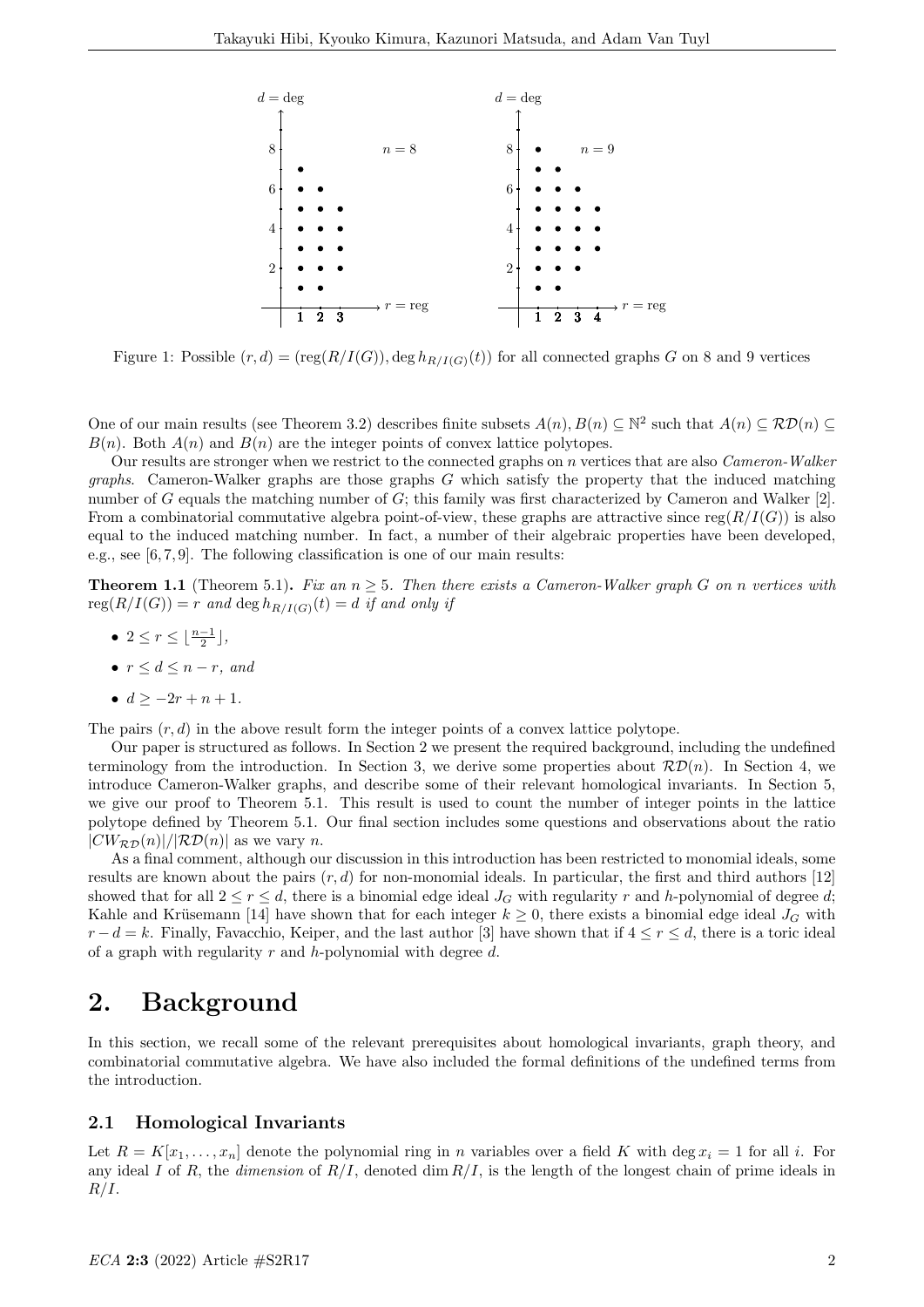If  $I \subseteq R$  is a homogeneous ideal, then the Hilbert series of  $R/I$  is

$$
H_{R/I}(t) = \sum_{i \ge 0} \dim_K [R/I]_i t^i
$$

where  $[R/I]_i$  denotes the *i*-th graded piece of  $R/I$ . If dim  $R/I = d$ , then the Hilbert series of  $R/I$  is of the form

$$
H_{R/I}(t) = \frac{h_0 + h_1 t + h_2 t^2 + \dots + h_s t^s}{(1-t)^d} = \frac{h_{R/I}(t)}{(1-t)^d},
$$

where each  $h_i \in \mathbb{Z}$  ( [1, Proposition 4.4.1]) and  $h_{R/I}(1) \neq 0$ . We say that

$$
h_{R/I}(t) = h_0 + h_1 t + h_2 t^2 + \dots + h_s t^s
$$

with  $h_s \neq 0$  is the *h-polynomial* of  $R/I$ .

The (*Castelnuovo-Mumford*) regularity of  $R/I$ , with I homogeneous, is

$$
reg(R/I) = max\{j - i \mid \beta_{i,j}(R/I) \neq 0\}
$$

where  $\beta_{i,j}(R/I)$  denotes an  $(i, j)$ -th graded Betti number in the minimal graded free resolution of  $R/I$ . (For more details see, for example, [16, Section 18].)

#### 2.2 Graph theory

Let  $G = (V(G), E(G))$  be a finite simple graph (i.e., a graph with no loops and no multiple edges) on the vertex set  $V(G) = \{x_1, \ldots, x_n\}$  and edge set  $E(G)$ .

A subset  $S \subset V(G)$  is an *independent set* of G if  $\{x_i, x_j\} \notin E(G)$  for all  $x_i, x_j \in S$ . In particular, the empty set  $\emptyset$  is an independent set.

A subset  $\mathcal{M} \subset E(G)$  is a matching of G if  $e \cap e' = \emptyset$  for any  $e, e' \in \mathcal{M}$  with  $e \neq e'$ . A matching M of G is called an *induced matching* of G if for  $e, e' \in \mathcal{M}$  with  $e \neq e'$ , there is no edge  $f \in E(G)$  with  $e \cap f \neq \emptyset$  and  $e' \cap f \neq \emptyset$ . The matching number m(G) of G is the maximum cardinality of the matchings of G. Similarly, the induced matching number  $\text{im}(G)$  of G is the maximum cardinality of the induced matchings of G. Because an induced matching is also a matching, we always have  $\text{im}(G) \leq \text{m}(G)$ .

The S-suspension  $(8, p.313)$  of a graph G plays an important role in our results; we recall this construction. If  $G = (V(G), E(G))$  is a finite simple graph, then for any independent set  $S \subset V(G) = \{x_1, \ldots, x_n\}$ , we construct the graph  $G<sup>S</sup>$  with the vertex and the edge sets given by:

- $V(G^S) = V(G) \cup \{x_{n+1}\}\text{, where } x_{n+1} \text{ is a new vertex, and}$
- $E(G^S) = E(G) \cup \{ \{x_i, x_{n+1}\} \mid x_i \notin S \}.$

That is, we add a new vertex  $x_{n+1}$  and join it to every vertex not in S. The graph  $G^S$  is called the S-suspension of G. Note that this construction still holds if  $S = \emptyset$ .

#### 2.3 Combinatorial commutative algebra

Graphs can be studied algebraically by employing the edge ideal construction. If  $G = (V(G), E(G))$  is a finite simple graph on  $V(G) = \{x_1, \ldots, x_n\}$ , we associate with G the quadratic square-free monomial ideal

$$
I(G) = \langle x_i x_j \mid \{x_i, x_j\} \in E(G) \rangle \subseteq R = K[x_1, \dots, x_n].
$$

The ideal  $I(G)$  is the *edge ideal* of the graph G. We sometimes write  $K[V(G)]$  for the polynomial ring  $K[x | x \in$  $V(G)$ .

Under this construction, invariants of G and homological invariants of  $I(G)$  are then related. For example, it is known that

 $\dim R/I(G) = \max \{|S| | S \text{ is an independent set of } G\}.$ 

Another relevant example of this behaviour is the following lemma.

**Lemma 2.1.** For any finite simple graph  $G = (V(G), E(G))$  on n vertices, we have

$$
im(G) \leq reg(R/I(G)) \leq m(G) \leq \left\lfloor \frac{n}{2} \right\rfloor.
$$

Proof. The first inequality is [15, Lemma 2.2], and the second inequality is [5, Theorem 6.7]. The last inequality follows from the observation that  $m(G)$  edges in G contain  $2m(G)$  distinct vertices, so  $2m(G) \leq n$ .  $\Box$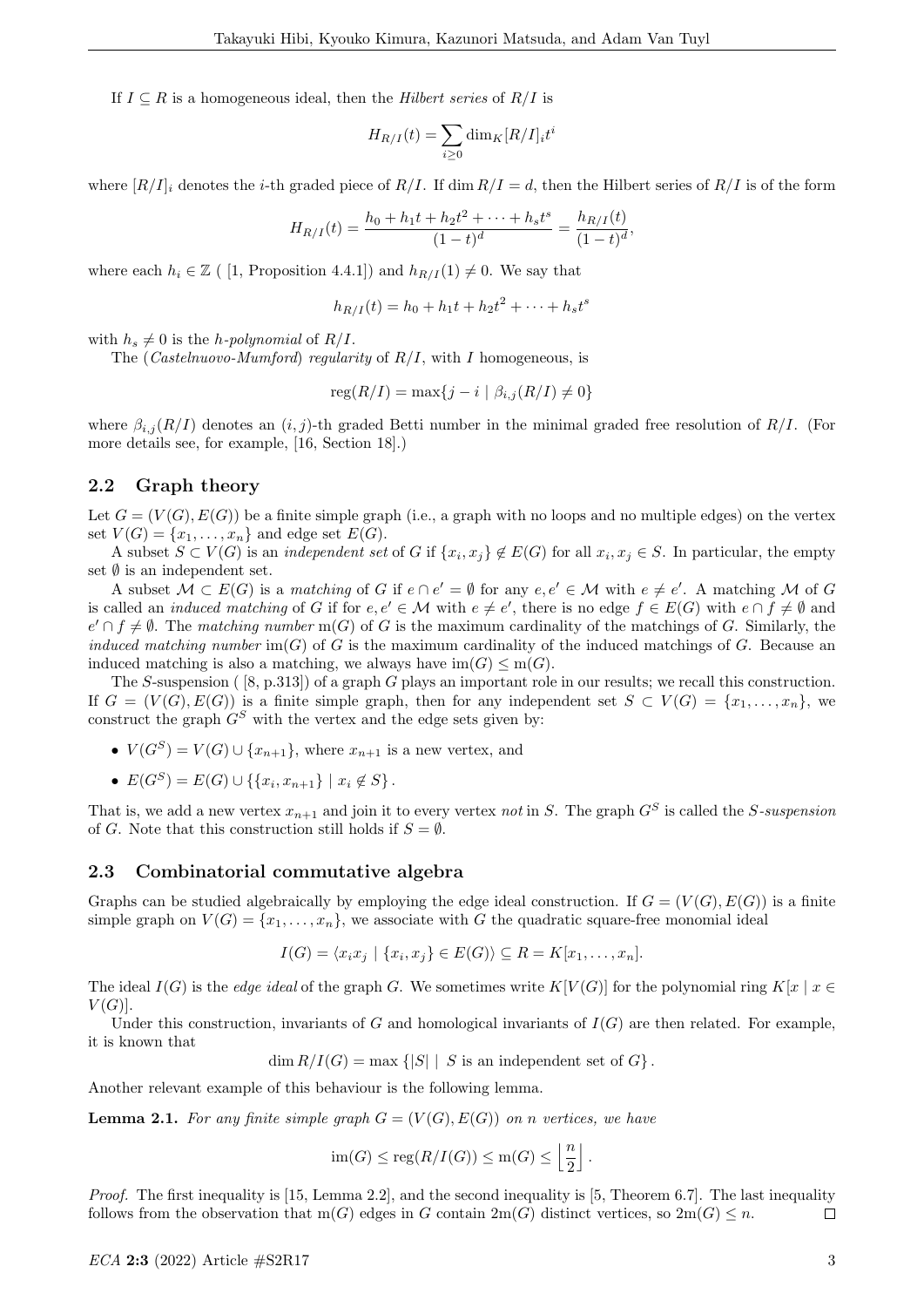If G is a graph with an S-suspension  $G<sup>S</sup>$ , then by virtue of [8, Lemma 1.5], we have some relationships between the homological invariants of  $I(G)$  and  $I(G^S)$ .

**Lemma 2.2.** Let G be a finite simple graph on  $V(G) = \{x_1, \ldots, x_n\}$ , and suppose that  $G^S$  is the S-suspension of G for some independent set S of  $V(G)$ . If  $I(G) \subseteq R = K[x_1, \ldots, x_n]$  and  $I(G^S) \subseteq R' = K[x_1, \ldots, x_n, x_{n+1}]$ are the respective edge ideals, then

1.  $\text{reg}(R'/I(G^S)) = \text{reg}(R/I(G))$  if G has no isolated vertices.

2.

$$
H_{R'/I(G^S)}(t) = H_{R/I(G)}(t) + \frac{t}{(1-t)^{|S|+1}}.
$$

In particular,  $\deg h_{R'/I(G^S)}(t) = \deg h_{R/I(G)}(t)$  if  $|S| = \dim R/I(G) - 1$ .

3. dim  $R'/I(G^S) = \dim R/I(G)$  if  $|S| \leq \dim R/I(G) - 1$ .

Let  $H_1$  and  $H_2$  be finite simple graphs, and let  $H = H_1 \cup H_2$  the disjoint union of  $H_1$  and  $H_2$ . Then one has the following identities.

Lemma 2.3. Under the above situation, we have

- 1.  $\text{reg}(K[V(H)]/I(H)) = \text{reg}(K[V(H_1)]/I(H_1)) + \text{reg}(K[V(H_2)]/I(H_2)).$
- 2. deg  $h_{K[V(H)]/I(H)}(t) = \deg h_{K[V(H_1)]/I(H_1)}(t) + \deg h_{K[V(H_2)]/I(H_2)}(t).$

*Proof.* The result follows from the fact that  $K[V(H)]/I(H)$  is the tensor product of  $K[V(H_1)]/I(H_1)$  and  $\Box$  $K[V(H_2)]/I(H_2).$ 

### 3. Properties of the set  $\mathcal{RD}(n)$

Recall from the introduction that for each  $n > 1$ , the set  $\mathcal{RD}(n)$  compares the regularity and the degree of the hpolynomial over all connected graphs on  $n$  vertices. The purpose of this section is to derive some basic properties of this set. We begin with the following observations, which rely heavily on the S-suspension construction.

**Lemma 3.1.** For all  $n \geq 1$ , we have  $\mathcal{RD}(n) \subseteq \mathcal{RD}(n+1)$ .

*Proof.* Let  $(r, d) \in \mathcal{RD}(n)$ . Then there exists a connected graph G with n vertices such that reg $(R/I(G)) = r$ and deg $h_{R/I(G)}(t) = d$ . Take an independent set S of G with  $|S| = \dim R/I(G) - 1$ . This is possible since there is an independent set W with  $|W| = \dim R/I(G)$ , so we can take  $S = W \setminus \{w\}$  for any  $w \in W$ . By virtue of Lemma 2.2 (1) and (2), we have  $reg(R'/I(G^S)) = r$  and  $degh_{R'/I(G^S)}(t) = d$ . Since  $G^S$  is a graph on  $n+1$ vertices, we have  $(r, d) \in \mathcal{RD}(n + 1)$ .  $\Box$ 

**Lemma 3.2.** Let  $n_1, ..., n_p \geq 2$  be integers. Suppose that  $(r_i, d_i) \in \mathcal{RD}(n_i)$  for all  $i = 1, ..., p$ . Then  $(r_1 + \cdots + r_p, d_1 + \cdots + d_p) \in \mathcal{RD}(n_1 + \cdots + n_p + 1).$ 

*Proof.* Let  $G_i$  denote a connected graph with  $n_i$  vertices such that

$$
reg(K[V(G_i)]/I(G_i)) = r_i
$$
 and  $degh_{K[V(G_i)]/I(G_i)}(t) = d_i$ 

for all  $i = 1, \ldots, p$ . Let us consider the disjoint union  $G = G_1 \cup \cdots \cup G_p$ . By virtue of Lemma 2.3, one has  $reg(K[V(G)]/I(G)) = r_1 + \cdots + r_p$  and  $degh_{K[V(G)]/I(G)}(t) = d_1 + \cdots + d_p$ . Let  $S \subset V(G)$  be an independent set of G with  $|S| = \dim K[V(G)]/I(G) - 1$ . Then the S-suspension  $G^S$  is a connected graph, since there is at least one vertex in  $G_i$  that is not in S for each i. Furthermore,  $G^S$  has  $n_1 + \cdots + n_p + 1$  vertices and  $\text{reg}(K[V(G^S)]/I(G^S)) = r_1 + \cdots + r_p$  and  $\text{deg}h_{K[V(G^S)]/I(G^S)}(t) = d_1 + \cdots + d_p$  by Lemma 2.2. Hence we have the desired conclusion.  $\Box$ 

We now focus on the elements of  $\mathcal{RD}(n)$ . Our starting point is the next lemma which identifies some elements of this set. To prove this lemma, we require the following two graphs. The ribbon graph denoted  $G_{\rm ribbon}$ , is the graph on five vertices as given in Figure 2. The regularity and the degree of the h-polynomial for  $K[V(G_{\text{ribbon}})]/I(G_{\text{ribbon}})$  are computed in [13, Example 10] (or can be computed via a computer algebra system):

 $\text{reg}(K[V(G_{\text{ribbon}})]/I(G_{\text{ribbon}})) = 2$  and  $\deg h_{K[V(G_{\text{ribbon}})]/I(G_{\text{ribbon}})}(t) = 1.$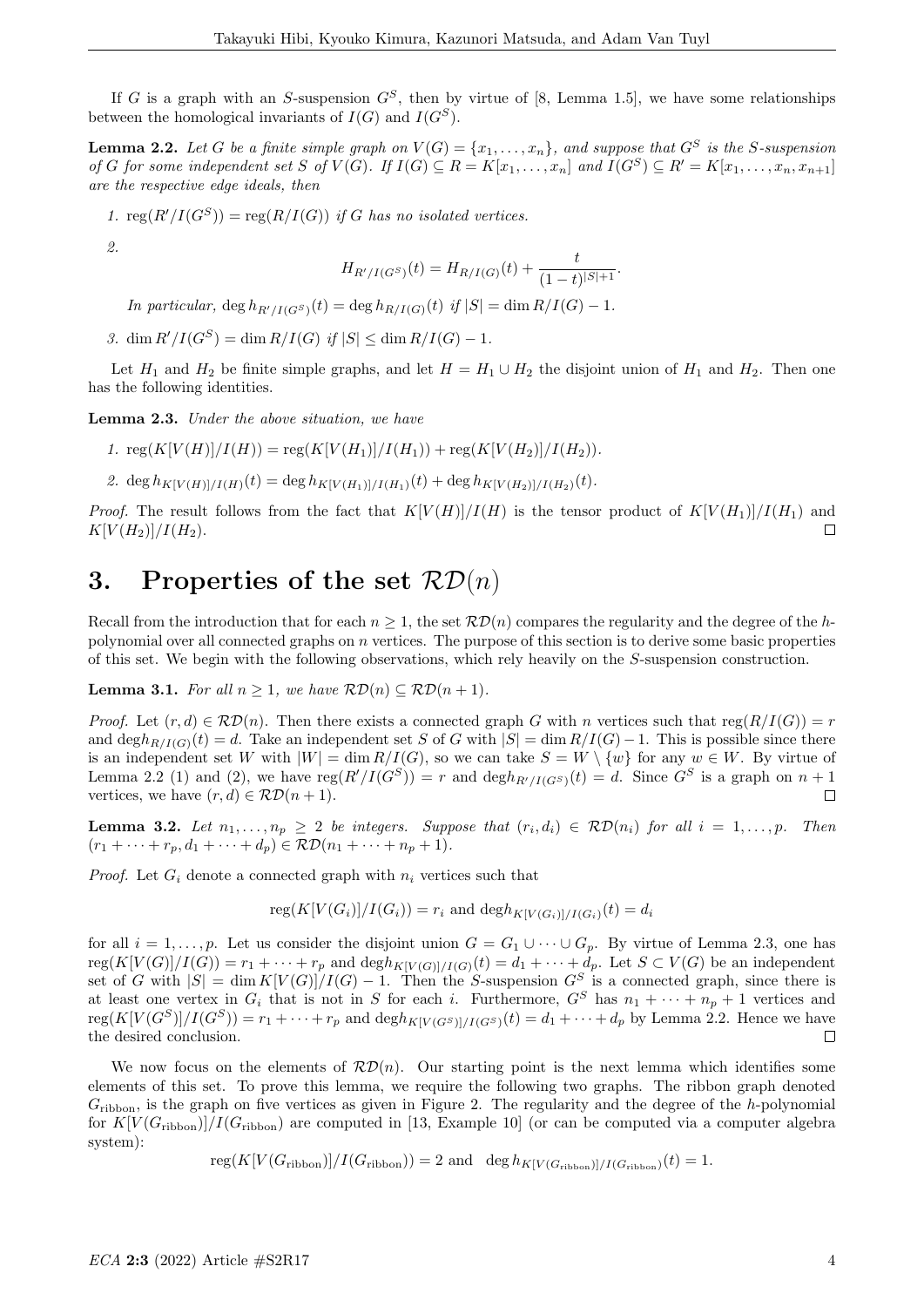

Figure 2: The graph  $G_{\rm ribbon}$ 

Our second family is  $D_r$ , where  $D_r$  is a graph on 2r vertices consisting of the disjoint union of r paths of length 1. In this case  $I(D_r)$  is a complete intersection since  $I(D_r) = \langle x_1x_2, x_3x_4, \ldots, x_{2r-1}x_{2r} \rangle$  is generated by  $r$  monomials which have pairwise disjoint support. So, by properties of complete intersections,

$$
H_{K[V(D_r)]/I(D_r)}(t) = \frac{(1+t)^r}{(1-t)^r},
$$

and consequently,  $h_{K[V(D_r)]/I(D_r)}(t) = (1+t)^r$  and  $\dim K[V(D_r)]/I(D_r) = r$ . Moreover, since the Koszul complex gives a minimal free resolution of  $K[V(D_r)]/I(D_r)$ , we have reg $(K[V(D_r)]/I(D_r)) = r$ .

**Lemma 3.3.** Let  $r > 1$ ,  $d > 1$  be integers.

- 1. Then  $(r, 1) \in \mathcal{RD}(2^r + r 1)$ .
- 2. If  $r < d$ , then  $(r, d) \in \mathcal{RD}(r + d)$ .
- 3. If  $r \geq 2$ , then  $(r, d) \notin \mathcal{RD}(2r)$ . In particular, if  $(r, d) \in \mathcal{RD}(n)$ , then  $r \leq \lfloor \frac{n-1}{2} \rfloor$ .
- 4. If  $r = d \geq 2$ , then  $(r, d) = (r, r) \in \mathcal{RD}(2r + 1)$ .
- 5. If  $r = d + 1$  and r is even (respectively, r is odd), then  $(r, d) = (r, r 1) \in \mathcal{RD}(2r + 1)$  (respectively,  $(r, d) = (r, r - 1) \in \mathcal{RD}(2r + 2)$ .
- 6. Let c be an integer with  $c \geq 1$ . If  $r \geq d+2$  and  $cd < r \leq (c+1)d$ , then

$$
(r, d) \in \mathcal{RD}((2^c + 1)r - ((c - 1)2^c + 1)d + 1).
$$

*Proof.* Statement (1) follows from [13, Lemma 12] which constructs a connected graph G on  $2^r + r - 1$  vertices that has  $reg(K[V(G)]/I(G)) = r$  and  $deg h_{K[V(G)]/I(G)}(t) = 1$ .

To prove (2), let  $D_r$  be the graph defined prior to this lemma. Let  $S_1$  be an independent set of  $D_r$  with  $|S_1| = r$  (for example, take one vertex from each path of length one). The S-suspension graph  $B_1 = D_r^{S_1}$  has  $2r + 1$  vertices, and by Lemma 2.2 (1)  $reg(K[V(B_1)]/I(B_1)) = r$  and by Lemma 2.2 (2)

$$
H_{K[V(B_1)]/I(B_1)}(t) = \frac{(1+t)^r}{(1-t)^r} + \frac{t}{(1-t)^{r+1}} = \frac{(1+t)^r(1-t) + t}{(1-t)^{r+1}}
$$

and so deg  $h_{K[V(B_1)]/I(B_1)}(t) = r + 1$ .

We now reiterate this process. Let  $S_i$  be the independent set of  $B_{i-1}$  of size  $r + i - 1$  that contains the r independent elements of  $S_1$  and  $y_1, \ldots, y_{i-1}$  where  $y_j$  was the new vertex we added when we constructed  $B_j = B_{j-1}^{S_j}$  by forming the S-suspension of  $B_{j-1}$  with  $S_j$ . Each set  $S_i$  is independent because each new  $y_j$  is only adjoined to the vertices not in  $S_1$  in  $D_r$ . By induction on i, Lemma 2.2 implies that the graph  $B_i$  satisfies  $\text{reg}(K[V(B_i)]/I(B_i)) = r$  and  $\text{deg } h_{K[V(B_i)]/I(B_i)} = r + i$ . It then follows that  $B_{d-r}$  has  $2r + d - r = r + d$ vertices,  $\text{reg}(K[V(B_{d-r})]/I(B_{d-r})) = r$  and  $\text{deg } h_{K[V(B_{d-r})]/I(B_{d-r})}(t) = d$ . So  $(r, d) \in \mathcal{RD}(r + d)$ .

For the proof of (3), we assume that  $(r, d) \in R\mathcal{D}(2r)$ . Then there exists a connected simple graph G with  $reg(K[V(G)]/I(G)) = r \geq 2$  and  $|V(G)| = 2r$ . By Lemma 2.1, we have  $r = reg(K[V(G)]/I(G)) \leq m(G) \leq \lfloor \frac{2r}{2} \rfloor$ , that is,  $reg(K[V(G)]/I(G)) = m(G) = r$ . If  $im(G) = r$ , then  $G = D_r$ , a contradiction for the connectivity of G. Hence  $\text{im}(G) < \text{reg}(K[V(G)]/I(G)) = \text{m}(G)$ , which implies that G is not a Cameron-Walker graph (see Definition 4.1 in the next section). But [17, Theorem 11] states if  $reg(K[V(G)]/I(G)) = m(G)$ , then G is a Cameron-Walker graph or a pentagon. So  $G$  is a pentagon. But this contradictions the fact that  $G$  has an even number of vertices. Thus  $(r, d) \notin \mathcal{RD}(2r)$ .

For the proof of (4), again consider the graph  $D_r$ , and let S be an independent set with  $|S| = r - 1$  $\dim K[V(D_r)]/I(D_r) - 1$ . Then by Lemma 2.2 (1) and (2), the ring  $K[V(D_r^S)]/I(D_r^S)$  has regularity r and  $\deg h_{K[V(D_r^S)]/I(D_r^S)}(t) = \deg h_{K[V(D_r)]/I(D_r)]}(t) = r.$  Since  $D_r^S$  has  $2r + 1$  vertices,  $(r, r) \in \mathcal{RD}(2r + 1)$ .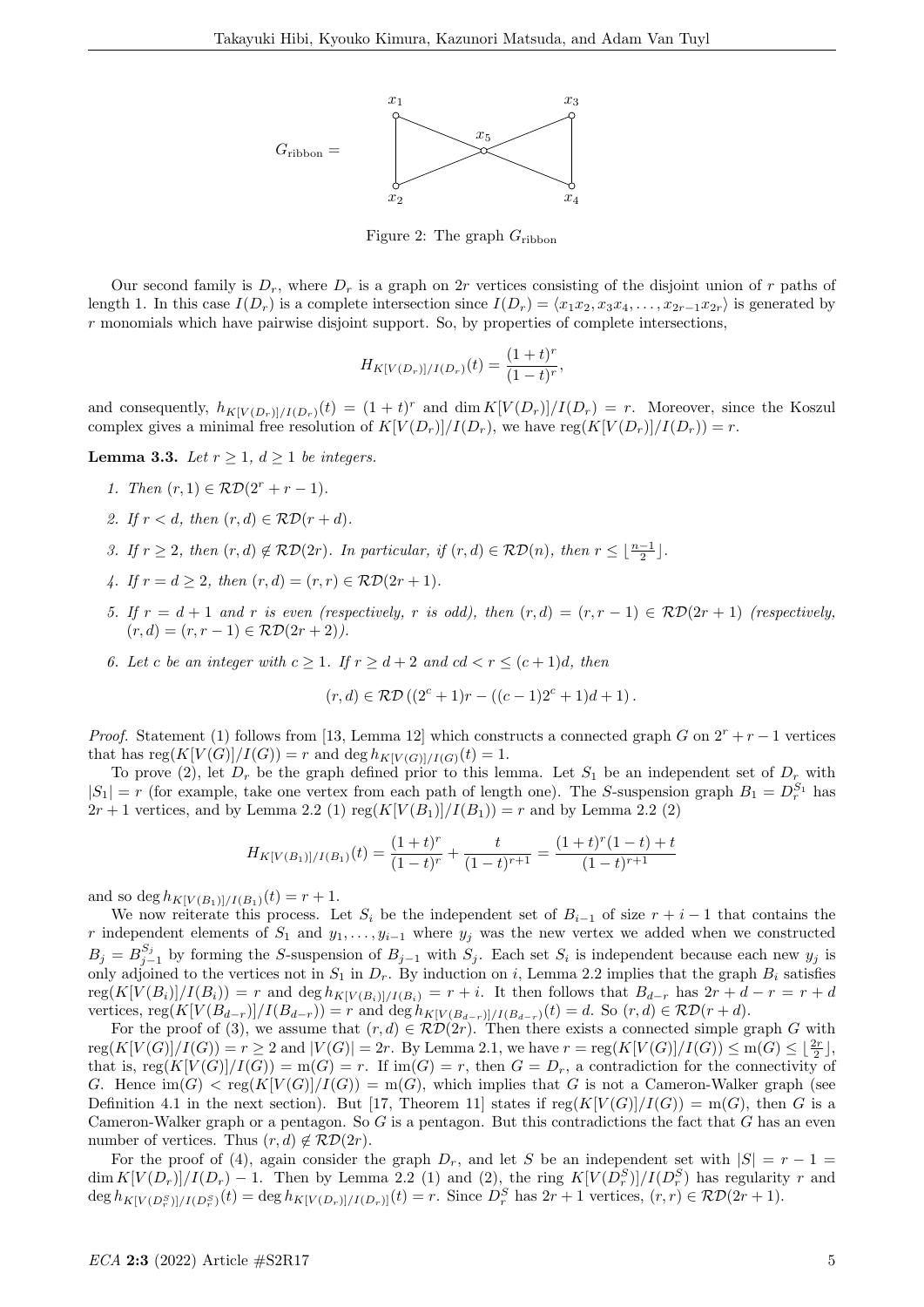To prove (5), first assume that r is even. Let  $D_r$  be as above, and consider the S-suspension with  $S = \emptyset$ . By Lemma 2.2 (1), the regularity of  $K[V(D_r^{\emptyset})]/I(D_r^{\emptyset})$  equals r, while

$$
H_{K[V(D_r^{\emptyset})]/I(D_r^{\emptyset})}(t) = H_{R/I(D_r)}(t) + \frac{t}{1-t} = \frac{(1+t)^r}{(1-t)^r} + \frac{t}{1-t} = \frac{(1+t)^r + t(1-t)^{r-1}}{(1-t)^r}.
$$

Because r is even, when we simplify the h-polynomial we find  $\deg h_{K[D_r^{\emptyset}]/I(D_r^{\emptyset})}(t) = r - 1$ . So  $(r, r - 1) \in$  $\mathcal{RD}(2r+1)$ .

If we instead assume that r is odd, consider the graph G which is the disjoint union of  $D_{r-1}^{\emptyset}$  and  $D_1$ . Then  $|V(G)| = 2r + 1$ ,  $reg(K[V(G)]/I(G)) = dim K[V(G)]/I(G) = r$ , and  $deg h_{K[V(G)]/I(G)}(t) = r - 1$ . Let S be an independent set of G with  $|S| = r - 1$ . By Lemma 2.2 the S-suspension of G creates a graph with  $(r, r - 1) \in \mathcal{RD}(2r + 2).$ 

Finally, we give proof of (6). We set  $i = r - d \geq 2$ . Note that

$$
(r, r - i) = (cr - (c + 1)i) \cdot (c, 1) + (ci - (c - 1)r) \cdot (c + 1, 1).
$$

By virtue of (1), one has  $(c, 1) \in \mathcal{RD}(2^c + c - 1)$  and  $(c + 1, 1) \in \mathcal{RD}(2^{c+1} + c)$ . Then, since  $i = r - d$ , it follows that

$$
(r,d) = (r,r-i) \in \mathcal{RD}((cr - (c+1)i)(2^{c} + c - 1) + (ci - (c-1)r)(2^{c+1} + c) + 1)
$$
  
=  $\mathcal{RD}((2^{c} + 1)r - ((c-1)2^{c} + 1)d + 1)$ 

by virtue of Lemma 3.2. We now have the desired conclusion.

By virtue of Lemmas 3.1 and 3.3, we have the following theorem. Recall that if  $(r, d) \in \mathcal{RD}(n)$ , then  $r \leq \lfloor \frac{n-1}{2} \rfloor$  by Lemma 3.3 (3) and  $r + d \leq n$  by (1).

**Theorem 3.1.** Let  $r \geq 1$ ,  $d \geq 1$ , and  $n \geq 3$  be integers. Assume that  $r \leq \lfloor \frac{n-1}{2} \rfloor$  and  $r + d \leq n$ . Then

- 1. If  $r < d$ , then  $(r, d) \in \mathcal{RD}(n)$ .
- 2. If  $r = d \geq 2$  and  $r + d = r + r < n$ , then  $(r, d) = (r, r) \in \mathcal{RD}(n)$ .
- 3. If  $r = d + 1$  and  $r < \lfloor \frac{n-1}{2} \rfloor$ , then  $(r, d) = (r, r 1) \in \mathcal{RD}(n)$ .

*Proof.* For the proof of (1), assume that  $r < d$ . Since  $r + d \leq n$ , we have  $(r, d) \in \mathcal{RD}(r + d) \subseteq \mathcal{RD}(n)$  by virtue of Lemmas 3.1 and 3.3 (2). Statement (2) follows from Lemmas 3.1 and 3.3(4).

For statement (3), if  $r < \frac{n-1}{2}$ , we have  $2r + 1 < n$ , or equivalently,  $2r + 2 \le n$ . If  $r = d + 1$ , then by Lemma 3.3 (5), we have  $(r, r - 1) \in \mathcal{RD}(2r + 1)$  or  $\mathcal{RD}(2r + 2)$ , depending upon the parity of r. The result now follows from Lemma 3.1 since  $2r + 1 < 2r + 2 \leq n$ .  $\Box$ 

**Remark 3.1.** We can improve the above result slightly in the case that  $r = d + 1$ ,  $r = \lfloor \frac{n-1}{2} \rfloor$ , and if n is **EVENTAL 3.1.** We can improve the above result sughtly in the case that  $r = a + 1$ ,  $r = \lfloor 2 \rfloor$ , and if n is<br>even. In this case we have  $r < \frac{n-1}{2}$ , and so by the same argument as Theorem 3.1 (3),  $(r, r - 1) \in \mathcal{RD}(n)$ . On the other hand, if n is odd, and if  $r = \frac{n-1}{2} = \lfloor \frac{n-1}{2} \rfloor$ , then we may or may not have  $(r, r - 1) \in \mathcal{RD}(n)$ . For example, the graph  $G_{\text{ribbon}}$  implies that  $(2,1) \in \widetilde{RD}(5)$  where  $2 = r = \frac{5-1}{2}$ . However, a computer search over all graphs on seven vertices reveals that  $(3,2) \notin \mathcal{RD}(7)$  where  $3 = r = \frac{7-1}{2}$ . For this reason, we exclude the point  $(\lfloor \frac{n-1}{2} \rfloor, \lfloor \frac{n-3}{2} \rfloor)$  in the definition of  $A(n)$  below.

For a positive integer  $n$ , we define

$$
A(n) = \left\{ (r,d) \in \mathbb{N}^2 \mid 1 \le r \le \left\lfloor \frac{n-1}{2} \right\rfloor, 1 \le d \le n-r, r-d \le 1 \right\} \setminus \left\{ \left( \left\lfloor \frac{n-1}{2} \right\rfloor, \left\lfloor \frac{n-3}{2} \right\rfloor \right) \right\},
$$
  
\n
$$
B(n) = \left\{ (r,d) \in \mathbb{N}^2 \mid 1 \le r \le \left\lfloor \frac{n-1}{2} \right\rfloor, 1 \le d \le n-r \right\}.
$$

Both  $A(n)$  and  $B(n)$  are convex lattice polytopes. As an example, Figure 3 illustrates  $A(11)$  and  $B(11)$ . Specifically, the filled in points represent the elements of  $A(11)$  and the filled in points and the empty points represent all the points of  $B(11)$ .

The following theorem is one of our main theorems, and it follows directly from Theorem 3.1.

**Theorem 3.2.** Let  $n \geq 3$  be an integer. Let  $A(n)$  and  $B(n)$  be sets of integer points as above. Then

$$
A(n) \subseteq \mathcal{RD}(n) \subseteq B(n).
$$

*Proof.* For all  $(r, d) \in A(n)$  except  $(r, d) = (1, 1)$ , the first inclusion follows from Theorem 3.1. For  $(1, 1)$ , note that the graph  $D_1$  has  $reg(R/I(D_1)) = deg h_{R/I(D_1)}(t) = 1$ . So by Lemma 3.1, one has  $(1,1) \in \mathcal{RD}(n)$ . The second inclusion follows from Lemma 3.3 (3) and (1).  $\Box$ 

 $\Box$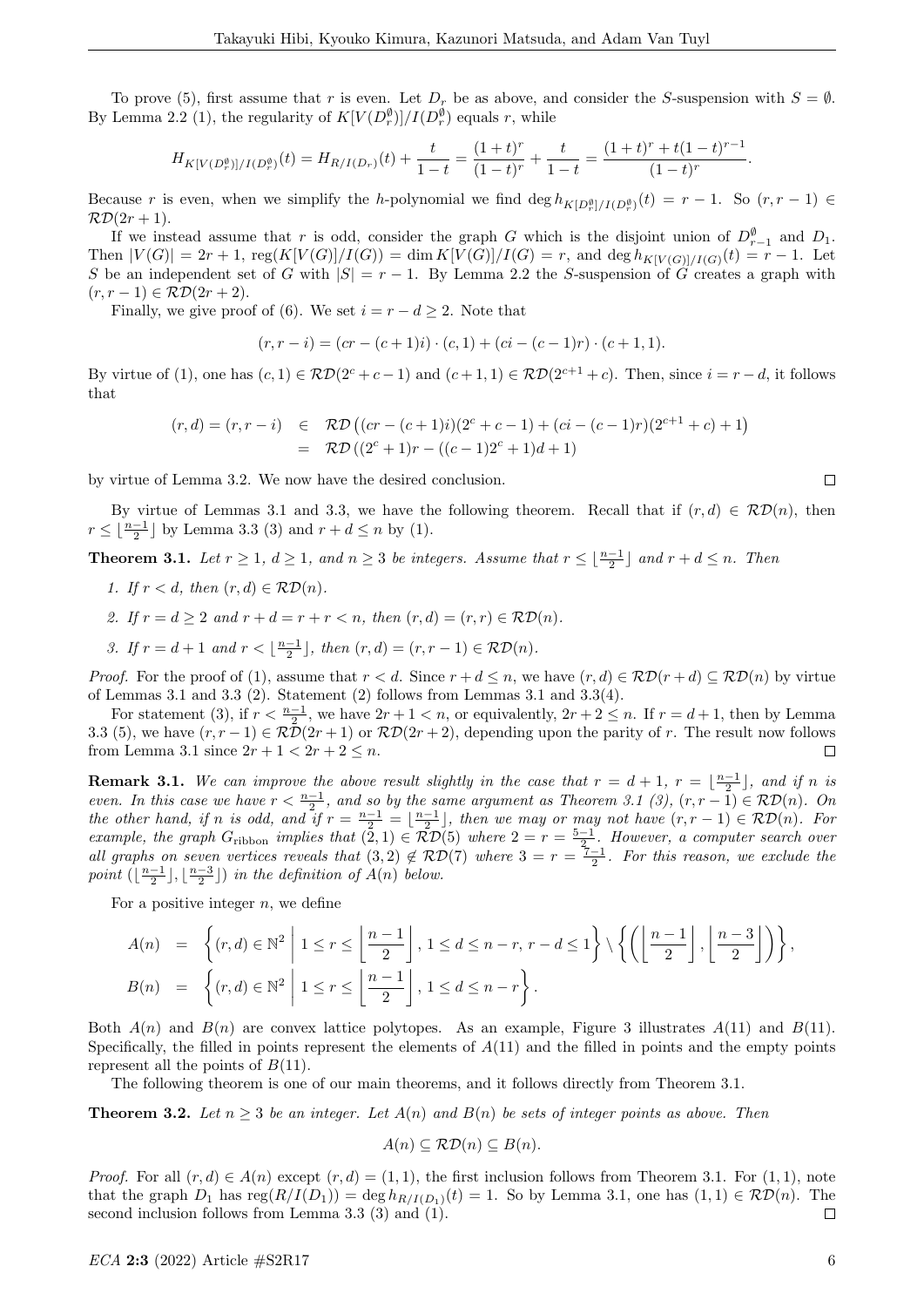

Figure 3: The sets  $A(11)$  (all the black points) and  $B(11)$  (all the points)

We end this section with a question inspired by our results and computer experiments.

**Question 3.1.** For all  $n \geq 1$ , is the set  $\mathcal{RD}(n)$  a convex set? That is, if  $(r, d)$  and  $(r, d')$  with  $d < d'$ , respectively  $(r', d)$  with  $r < r'$ , are in  $\mathcal{RD}(n)$ , is  $(r, s) \in \mathcal{RD}(n)$  for all  $d < s < d'$ , respectively is  $(s, d) \in \mathcal{RD}(n)$  for all  $r < s < r'$ ?

## 4. Cameron-Walker graphs: relevant properties

For the remainder of this paper, we will focus on describing all possible pairs  $(r, d) = (reg(R/I(G)), deg h_{R/I(G)}(t))$ when G is a Cameron-Walker graph, a family of connected graphs. Towards this end, we introduce the following subset of  $\mathcal{RD}(n)$ :

$$
CW_{\mathcal{RD}}(n) = \left\{ (r, d) \in \mathbb{N}^2 \: \left| \: \begin{array}{c} \text{there exists a Cameron-Walker graph } G \text{ with } \\ |V(G)| = n \text{ and } (r, d) = (\text{reg}(R/I(G)), \text{deg } h_{R/I(G)}(t)) \end{array} \right\}
$$

In this section, we review the relevant background on Cameron-Walker graphs so that in the next section we can completely describe  $CW_{\mathcal{RD}}(n)$  for all  $n \geq 1$ .

Recall from Lemma 2.1 the following inequalities:

$$
\operatorname{im}(G) \le \operatorname{reg}(K[V(G)]/I(G)) \le \operatorname{m}(G).
$$

By virtue of [2, Theorem 1] together with [6, Remark 0.1], we have that the equality  $\text{im}(G) = \text{m}(G)$  holds if and only if  $G$  is one of the following graphs:

- $\bullet$  a star graph, i.e., a graph joining some paths of length 1 at one common vertex (see Figure 4);
- a star triangle, i.e., a graph joining some triangles at one common vertex (see Figure 4); or
- a finite graph consisting of a connected bipartite graph with vertex partition  $\{v_1, \ldots, v_m\} \cup \{w_1, \ldots, w_p\}$ such that there is at least one leaf edge attached to each vertex  $v_i$  and that there may be possibly some pendant triangles attached to each vertex  $w_j$ ; see Figure 5 where  $s_i \geq 1$  for all  $i = 1, \ldots, m$  and  $t_j \geq 0$ for all  $j = 1, \ldots, p$ . Note that a leaf edge is an edge meeting a vertex of degree 1 and a pendant triangle is a triangle where two vertices have degree 2 and the remaining vertex has a degree more than 2.



Figure 4: The star graph (left) and the star triangle (right)

.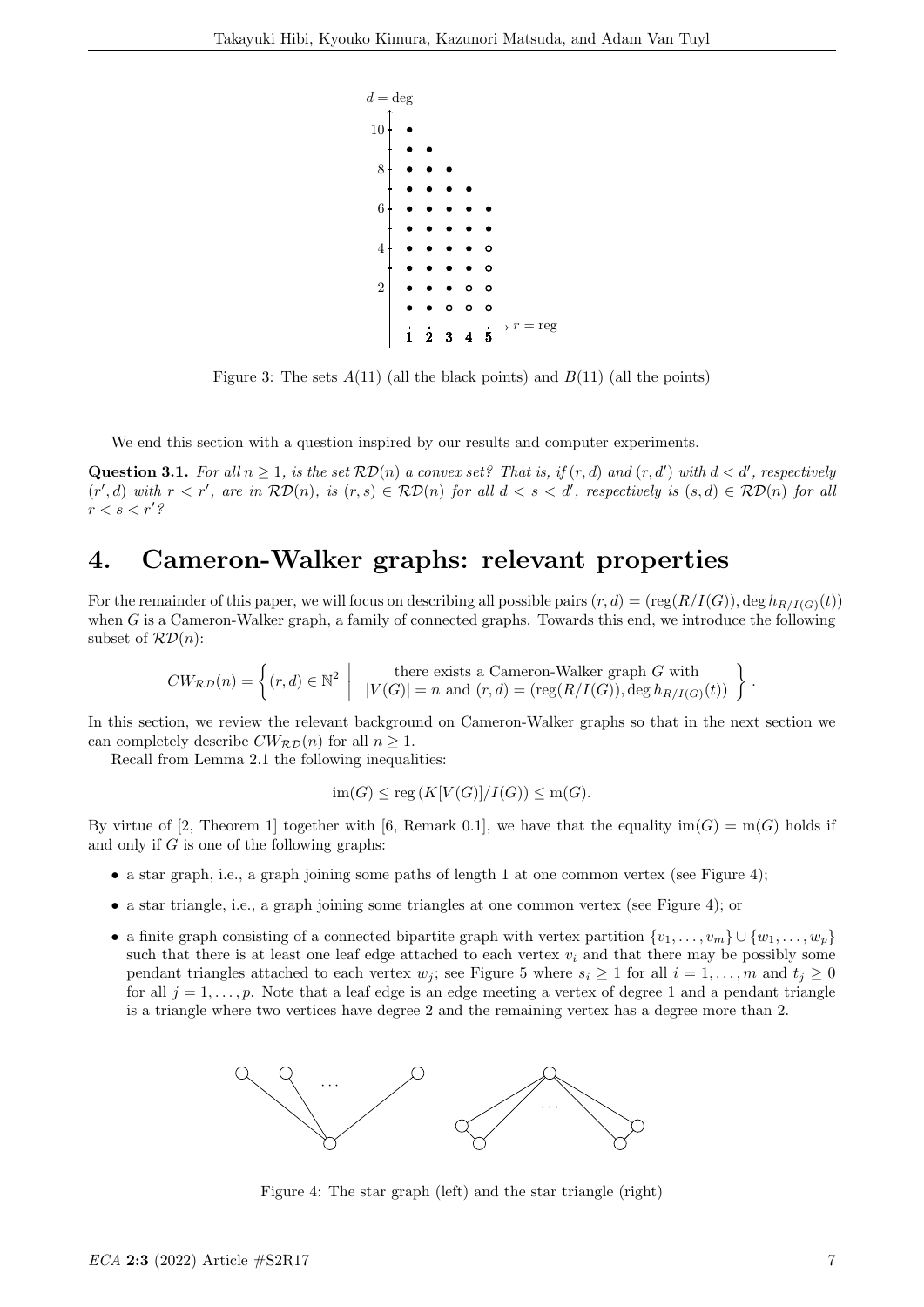

Figure 5: Cameron-Walker graph

**Definition 4.1.** A finite connected simple graph G is a Cameron-Walker graph if  $\text{im}(G) = \text{m}(G)$  and if G is neither a star graph nor a star triangle.

Some invariants of Cameron-Walker graphs were computed in [9]:

Theorem 4.1. Let G be a Cameron-Walker graph with notation as in Figure 5. Then

1. 
$$
|V(G)| = m + p + \sum_{i=1}^{m} s_i + 2 \sum_{j=1}^{p} t_j;
$$

2. deg 
$$
h_{R/I(G)}(t) = \dim R/I(G) = \sum_{i=1}^{m} s_i + \sum_{j=1}^{p} \max\{t_j, 1\}
$$
; and

3. 
$$
reg(R/I(G)) = m + \sum_{j=1}^{p} t_j
$$
.

Proof. (1) follows from the definition of a Cameron-Walker graph. See [9, Proposition 1.3] for (2). Statement (3) is easy to see by computing  $\text{im}(G)$ .  $\Box$ 

The following class of Cameron-Walker graphs plays an important role in Section 5.

**Construction 4.1.** Fix  $a, b \ge 1$  and  $0 \le c \le b$ . Let  $G = G_{a,b,c}$  be the Cameron-Walker graph whose bipartite part is the complete bipartite graph  $K_{a,b}$ , and  $s_1 = \cdots = s_a = 1$ ,  $t_1 = \cdots = t_c = 1$ , and  $t_{c+1} = \cdots = t_b = 0$  (see Figure 6).

**Example 4.1.** Let  $a = 2$ ,  $b = 3$ , and  $c = 2$ . Then the graph  $G_{2,3,2}$  is as in Figure 7.

As a direct application of Theorem 4.1, we can compute some invariants of  $G_{a,b,c}$ .

**Lemma 4.1.** Let  $G = G_{a,b,c}$  be the Cameron-Walker graph as in Construction 4.1. Then reg $(R/I(G)) = a + c$ and deg  $h_{R/I(G)}(t) = a + b$ .

## 5. The regularity and  $h$ -polynomials of Cameron-Walker graphs

In this section, we prove our second main result, namely, a characterization of the elements of  $CW_{\mathcal{RD}}(n)$ . We then use this characterization to compute  $|CW_{\mathcal{RD}}(n)|$ .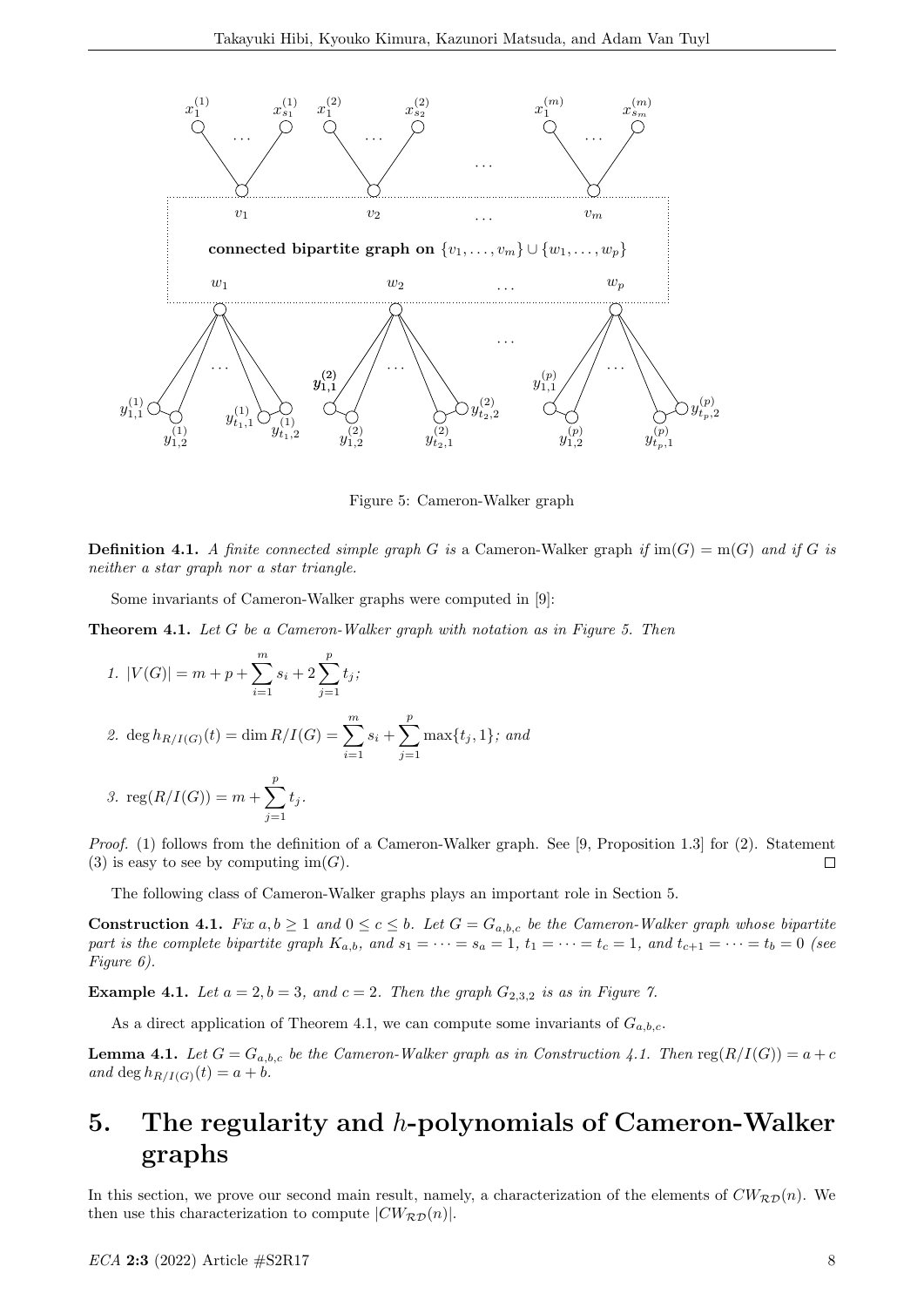

Figure 6: The Cameron–Walker graph  $G_{a,b,c}$ 



Figure 7: The Cameron–Walker graph  $G_{2,3,2}$ 

**Theorem 5.1.** For all  $n \geq 5$ ,  $(r, d) \in CW_{\mathcal{RD}}(n)$  if and only if

- $2 \leq r \leq \lfloor \frac{n-1}{2} \rfloor$ ,
- $r < d < n-r$ , and
- $d > -2r + n + 1$ .

*Proof.* The hypothesis  $n \geq 5$  allows us to assume the conditions are not vacuous.

Suppose  $(r, d)$  satisfy all the above conditions. Let  $G = G_{d+2r-n,n-2r,n-r-d}$  be the graph of Construction 4.1 and  $R = K[V(G)]$ . The conditions on  $(r, d)$  imply  $d + 2r - n$ ,  $n - 2r \ge 1$  and  $0 \le n - r - d \le n - 2r$ , so the graph G is defined. Then  $|V(G)| = n$  and Lemma 4.1 says that

- $reg(R/I(G)) = (d + 2r n) + (n r d) = r$ ,
- deg  $h_{R/I(G)}(t) = (d + 2r n) + (n 2r) = d$ .

Thus one has  $(r, d) \in CW_{\mathcal{RD}}(n)$ .

We will now verify that all the  $(r, d) \in CW_{\mathcal{RD}}(n)$  satisfy the given inequalities. We know that  $r + d \leq n$ (which is equivalent to  $d \leq n-r$ ) holds for all graphs by [13, Theorem 13] (also see (1)). For Cameron-Walker graphs, it was shown that  $d \geq r$  in [9, Theorem 3.1]. Consequently,  $r \leq d \leq n-r$ , as desired.

We now show that  $r \geq 2$  for any Cameron-Walker graph. Suppose that  $r = 1$ . Then by Theorem 4.1 (3), we must have  $m = 1$  and  $t_j = 0$  for all j. But this then forces the graph to be the star graph  $K_{1,n-1}$ , which is not considered as a Cameron-Walker graph. So  $r \geq 2$ .

To show that  $r \leq \lfloor \frac{n-1}{2} \rfloor$ , it suffices to show that  $r < \frac{n}{2}$  (if n is even  $\lfloor \frac{n-1}{2} \rfloor = \frac{n}{2} - 1$ , and if n is odd,  $\lfloor \frac{n-1}{2} \rfloor = \lfloor \frac{n}{2} \rfloor$ ). Suppose for a contradiction that  $r \geq \frac{n}{2}$ . Since  $n = m + p + 2\sum_{j=1}^{\frac{n}{p}} t_j + \sum_{i=1}^{\frac{n}{2}} s_i$  and  $\sum_{i=1}^m s_i \geq m$ , we have  $n \geq 2m + 2\sum_{j=1}^{p} t_j + p$ . Thus

$$
r \ge \frac{n}{2} \ge m + \sum_{j=1}^{p} t_j + \frac{p}{2} > r
$$

where the last inequality follows from Theorem 4.1 (3). This gives the desired contradiction. This paragraph and the previous paragraph now show  $2 \le r \le \lfloor \frac{n-1}{2} \rfloor$ .

Finally, we show that  $d \geq -2r + n + 1$ . We first note that we can rewrite d as

$$
d = \sum_{i=1}^{m} s_i + \sum_{j=1}^{p} \max\{t_j, 1\} = \sum_{i=1}^{m} s_i + \sum_{j=1}^{p} t_j + |\{j \mid t_j = 0\}|.
$$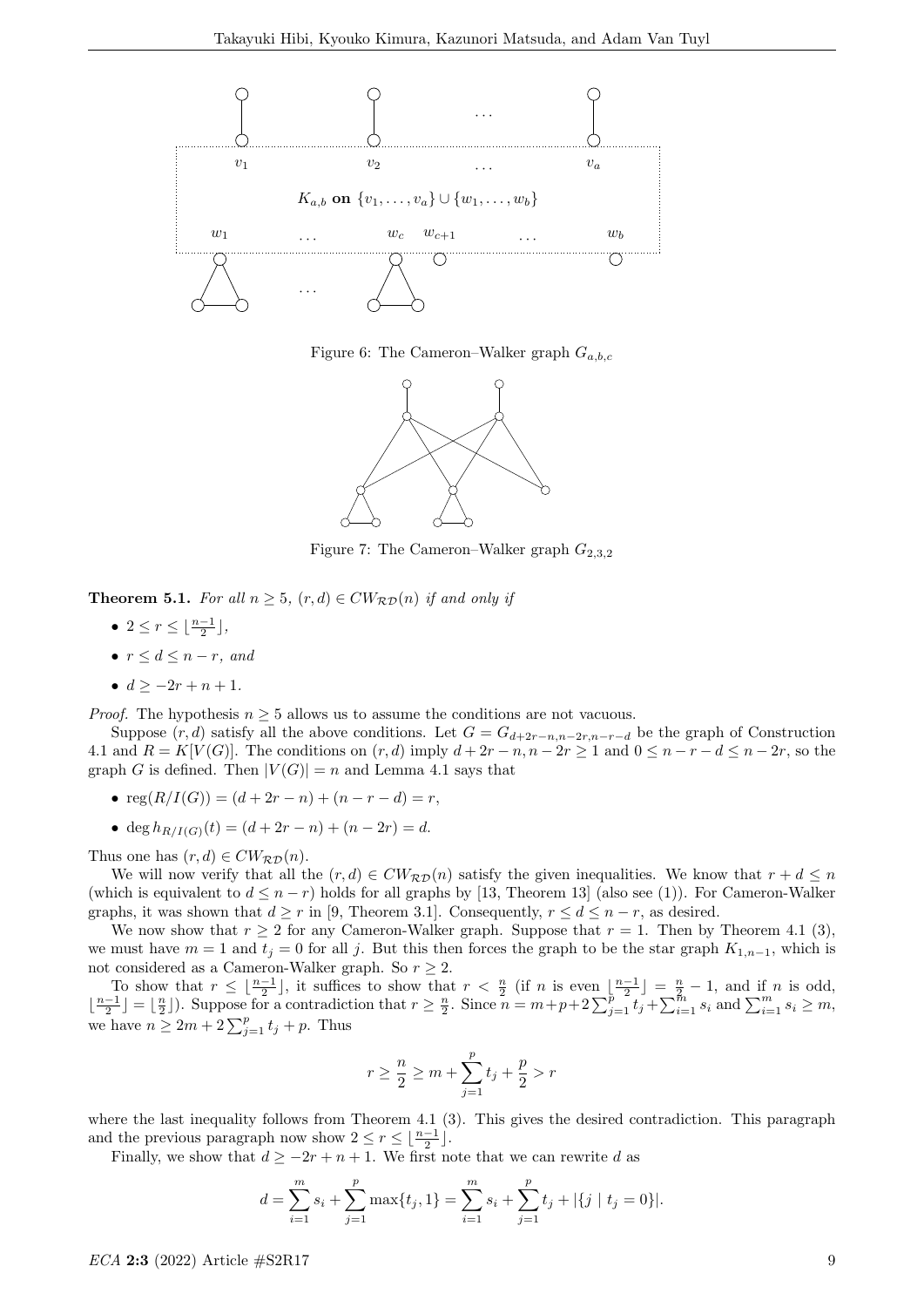We then have

$$
d + 2r - n - 1
$$
  
= 
$$
\sum_{i=1}^{m} s_i + \sum_{j=1}^{p} t_j + |\{j \mid t_j = 0\}| + 2\left(m + \sum_{i=1}^{p} t_j\right) - \left(m + \sum_{i=1}^{m} s_i + p + 2\sum_{j=1}^{p} t_j\right) - 1
$$
  
= 
$$
\left(\sum_{i=1}^{p} t_j + |\{j \mid t_j = 0\}| - p\right) + (m - 1) \ge 0
$$

because  $\sum_{i=1}^{p} t_j + |\{j \mid t_j = 0\}| \geq p$  and  $m \geq 1$ . Thus we have  $d \geq -2r + n + 1$ , as desired.

When  $(r, d) \in CW_{\mathcal{RD}}(n)$ , we have  $r + d \leq n$  by (1) and so  $r + d = n - e$  for some integer  $e \geq 0$ . As an interesting consequence, the following theorem gives a graph-theoretical interpretation of this integer e.

**Theorem 5.2.** Suppose that G is a Cameron-Walker graph on n vertices with  $(r, d) = (reg(R/I(G)), deg h_{R/I(G)}(t)).$ If  $r + d = n - e$ , then G has at least e pendant triangles. In particular, if  $r + d = n$ , then G has no pendant triangles.

Proof. We have

$$
e = n - r - d
$$
  
=  $\left( m + \sum_{i=1}^{m} s_i + p + 2 \sum_{j=1}^{p} t_j \right) - \left( m + \sum_{j=1}^{p} t_j \right) - \left( \sum_{i=1}^{m} s_i + \sum_{j=1}^{p} t_j + |\{j \mid t_j = 0\}| \right)$   
=  $p - |\{j \mid t_j = 0\}|.$ 

So e is the number of  $j \in \{1, ..., p\}$  with  $t_j \geq 1$ , i.e., the vertices  $w_j \in \{w_1, ..., w_p\}$  that have a pendant triangle attached to it. So,  $e$  is a lower bound on the number of pendant triangles in  $\tilde{G}$ .

Moreover if  $e = 0$ , then  $p = |\{j | t_j = 0\}|$ . This means that G has no pendant triangles.

It is natural to ask how many elements  $(r, d)$  belong to  $CW_{RD}(n)$ . Using Theorem 5.1 we can answer this question.

**Theorem 5.3.** Fix an integer  $n \geq 5$ . Then

$$
|CW_{\mathcal{RD}}(n)| = \begin{cases} \frac{1}{12}(n+6)(n-4) & \text{if } n = 6k \text{ or } n = 6k+4, \\ \frac{1}{12}(n-3)(n+5) & \text{if } n = 6k+1 \text{ or } n = 6k+3, \\ \frac{1}{12}(n+1)^2 - \frac{7}{4} & \text{if } n = 6k+2, \\ \frac{1}{12}(n+1)^2 - 1 & \text{if } n = 6k+5. \end{cases}
$$

Proof. By Theorem 5.1, we have inequalities:

$$
2 \le r \le \left\lfloor \frac{n-1}{2} \right\rfloor, \quad r \le d \le n-r, \quad d \ge -2r+n+1.
$$

We fix an integer r with  $2 \le r \le (n - 1)/2$ . When  $r \le n - 2r + 1$ , namely  $r \le (n + 1)/3$ , the number of d satisfying  $(r, d) \in CW_{\mathcal{RD}}(n)$  is r. Indeed, if  $r \leq n - 2r + 1$ , we have  $n - 2r + 1 \leq d \leq n - r$ , so there are r possibilities for d. When  $r > n - 2r + 1$ , namely  $r > (n + 1)/3$ , the number of d satisfying  $(r, d) \in CW_{\mathcal{RD}}(n)$  is  $n-2r+1$ . To see this, in this range, we must have  $r \leq d \leq n-r$ , so  $d = r+i$  with  $i = 0, \ldots, n-2r$ . Summing up d for all r, we can compute  $|CW_{\mathcal{RD}}(n)|$ .

Note the number of elements will thus depend upon knowing the exact value of  $\frac{n+1}{3}$ . In particular, from the previous paragraph

$$
|CW_{\mathcal{RD}}(n)| = \sum_{r=2}^{\lfloor \frac{n+1}{3} \rfloor} r + \sum_{r=\lfloor \frac{n+1}{3} \rfloor+1}^{\lfloor \frac{n-1}{2} \rfloor} (n-2r+1).
$$
 (2)

If  $n = 6k$ , then  $\frac{n+1}{3} = \frac{6k+1}{3}$  and  $\frac{n-1}{2} = \frac{6k-1}{2}$ . Consequently,  $\lfloor \frac{n+1}{3} \rfloor = 2k$  and  $\lfloor \frac{n-1}{2} \rfloor = 3k - 1$ . Plugging this information into (2), we get

$$
|CW_{\mathcal{RD}}(n)| = \sum_{r=2}^{2k} r + \sum_{r=2k+1}^{3k-1} (6k - 2r + 1)
$$
  
=  $[2 + 3 + \dots + 2k] + [(2k - 1) + (2k - 3) + \dots + 3]$ 

 $\Box$ 

 $\Box$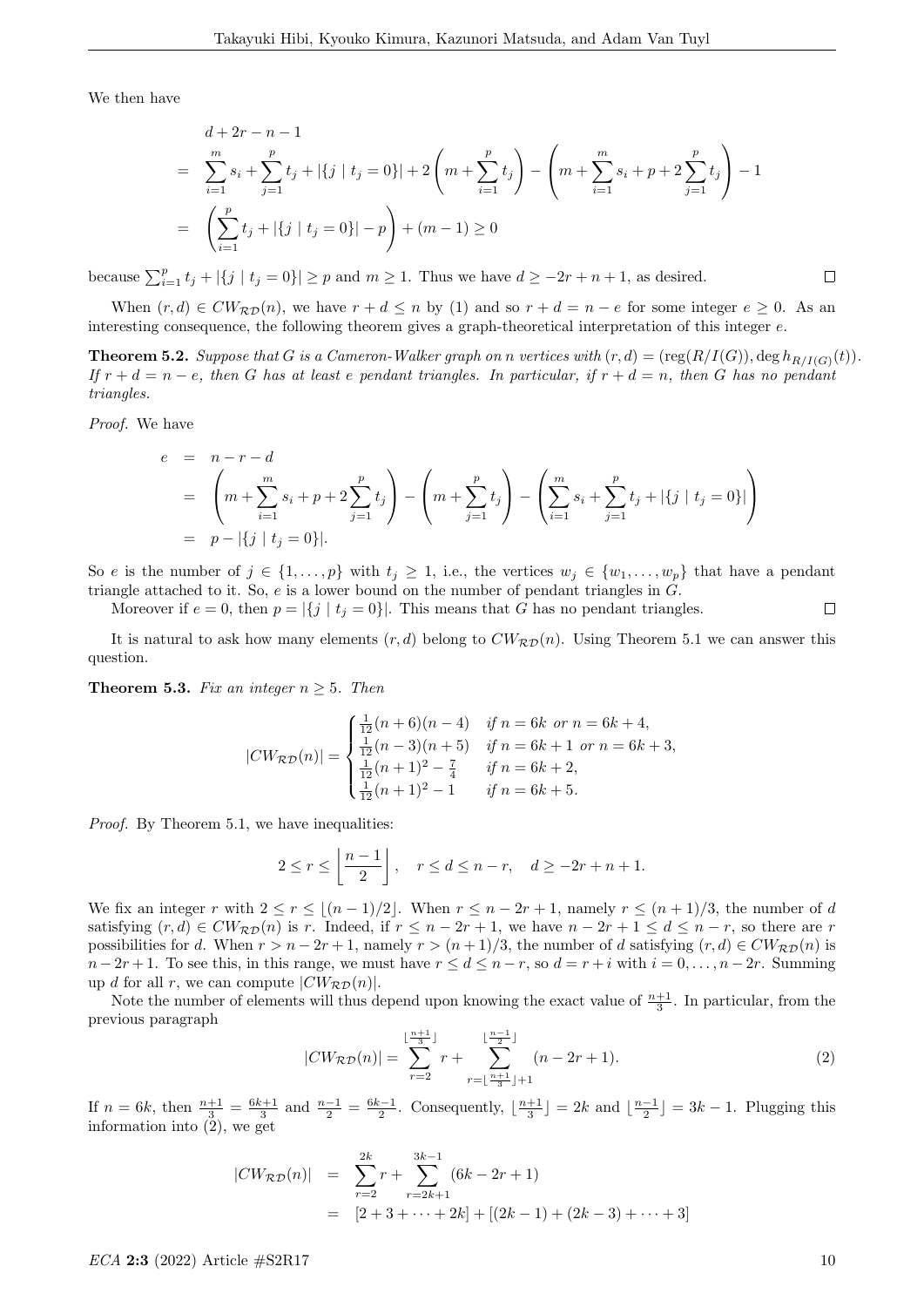$$
= \left[\frac{2k(2k+1)}{2} - 1\right] + [k^2 - 1] = 3k^2 + k - 2.
$$

Using the fact that  $k = \frac{n}{6}$ , now gives the desired formula

$$
|CW_{\mathcal{RD}}(n)| = 3\frac{n^2}{36} + \frac{n}{6} - 2 = \frac{1}{12}(n+6)(n-4).
$$

The other cases are computed in a similar fashion, so we have omitted the details.

The next result is an immediate corollary of Theorem 5.3.

Corollary 5.1. We have

$$
\lim_{n \to \infty} \frac{|CW_{\mathcal{RD}}(n)|}{n^2} = \frac{1}{12}.
$$

### 6. Future directions

We conclude this paper with some questions inspired by the results of this paper. It would be interesting to compare the number of integer points in  $CW_{\mathcal{RD}}(n)$  to the number of integer points in  $\mathcal{RD}(n)$ . In particular, one might wish to know what percentage of possible  $(r, d) = (reg(R/I(G)), deg h_{R/I(G)}(t))$  can be realized by Cameron-Walker graphs. Thus, an answer to the following question would be of interest:

Question 6.1. What is the value of

$$
\lim_{n \to \infty} \frac{|CW_{\mathcal{RD}}(n)|}{|\mathcal{RD}(n)|}?
$$

It is not clear that this limit exists due, in part, to the fact that we can only bound  $|\mathcal{RD}(n)|$  (see Theorem 3.2). Observe that to show that this limit exists, it is enough to show that  $\frac{|CW_{\mathcal{RD}(n)}|}{|\mathcal{RD}(n)|} \leq \frac{|CW_{\mathcal{RD}}(n+1)|}{|\mathcal{RD}(n+1)|}$  for all n since  $\frac{|CW_{\mathcal{RD}}(n)|}{|\mathcal{RD}(n)|} \leq 1$ , and then one can use the fact that we have a bounded monotic increasing sequence.

If we assume that the limit exists, we can give a partial answer to Question 6.1.

**Theorem 6.1.** Suppose that  $\lim_{n\to\infty} \frac{|CW_{\mathcal{RD}}(n)|}{|\mathcal{RD}(n)|}$  exists. Then

$$
\frac{2}{9} \le \lim_{n \to \infty} \frac{|CW_{\mathcal{RD}}(n)|}{|\mathcal{RD}(n)|} \le \frac{1}{3}.
$$

*Proof.* Note that by Theorem 5.3, we always have  $|CW_{\mathcal{RD}}(n)| = \frac{1}{12}(n+a)(n+b) + c$  for some a, b and c that satisfy  $-4 \le a, b \le 6$  and  $-\frac{7}{4} \le c \le 0$ . Thus, for all  $n \ge 5$ ,

$$
\frac{1}{12}(n-4)(n-4) - \frac{7}{4} \le |CW_{\mathcal{RD}}(n)| \le \frac{1}{12}(n+6)(n+6).
$$

Using the fact that if  $(r, d) \in \mathcal{RD}(n)$ , then  $r + d \leq n$  and  $1 \leq r \leq \lfloor \frac{n-1}{2} \rfloor$ , we get an upper bound

$$
|\mathcal{RD}(n)| \leq \binom{n}{2} - \binom{\lceil \frac{n+1}{2} \rceil}{2},
$$

where we use the fact that  $n-1 < \lfloor \frac{n-1}{2} \rfloor + \lceil \frac{n+1}{2} \rceil < n+1$ . Combining this bound with the lower bound for  $|CW_{RD}(n)|$  above gives

$$
\frac{|CW_{\mathcal{RD}}(n)|}{|\mathcal{RD}(n)|} \geq \frac{\frac{1}{12}(n-4)(n-4) - \frac{7}{4}}{\binom{n}{2} - \binom{\lceil \frac{n+1}{2} \rceil}{2}}.
$$

Letting  $n \to \infty$  on the right hand side gives  $\frac{2}{9}$ .

Moreover, by Theorem 3.2,we get a lower bound

$$
|\mathcal{RD}(n)| \geq \left( \left\lfloor \frac{n}{2} \right\rfloor \right)^2.
$$

Hence we have the bound

$$
\frac{|CW_{\mathcal{RD}}(n)|}{|\mathcal{RD}(n)|} \le \frac{\frac{1}{12}(n+6)(n+6)}{\left(\left\lfloor \frac{n}{2} \right\rfloor\right)^2}
$$

.

Letting  $n \to \infty$  on the right hand side gives  $\frac{1}{3}$ .

 $ECA$  2:3 (2022) Article  $\#\text{S2R17}$  11

 $\Box$ 

 $\Box$